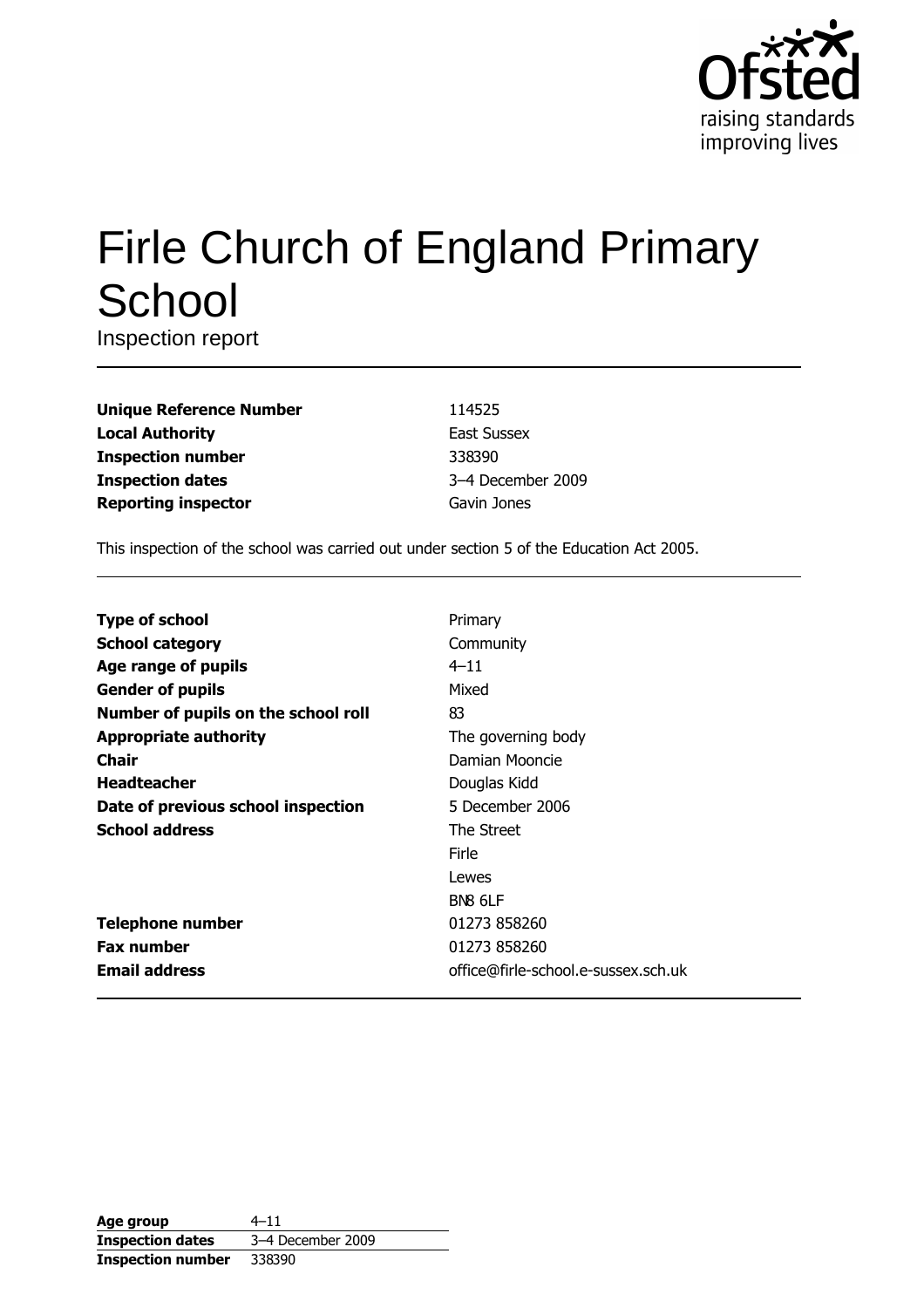The Office for Standards in Education, Children's Services and Skills (Ofsted) regulates and inspects to achieve excellence in the care of children and young people, and in education and skills for learners of all ages. It regulates and inspects childcare and children's social care, and inspects the Children and Family Court Advisory Support Service (Cafcass), schools, colleges, initial teacher training, work-based learning and skills training, adult and community learning, and education and training in prisons and other secure establishments. It rates council children's services, and inspects services for looked after children, safequarding and child protection.

Further copies of this report are obtainable from the school. Under the Education Act 2005, the school must provide a copy of this report free of charge to certain categories of people. A charge not exceeding the full cost of reproduction may be made for any other copies supplied.

If you would like a copy of this document in a different format, such as large print or Braille, please telephone 08456 404045, or email enquiries@ofsted.gov.uk.

You may copy all or parts of this document for non-commercial educational purposes, as long as you give details of the source and date of publication and do not alter the documentation in any way.

Royal Exchange Buildings St Ann's Square Manchester M2 7LA T: 08456 404045 Textphone: 0161 618 8524 E: enquiries@ofsted.gov.uk W: www.ofsted.gov.uk © Crown copyright 2009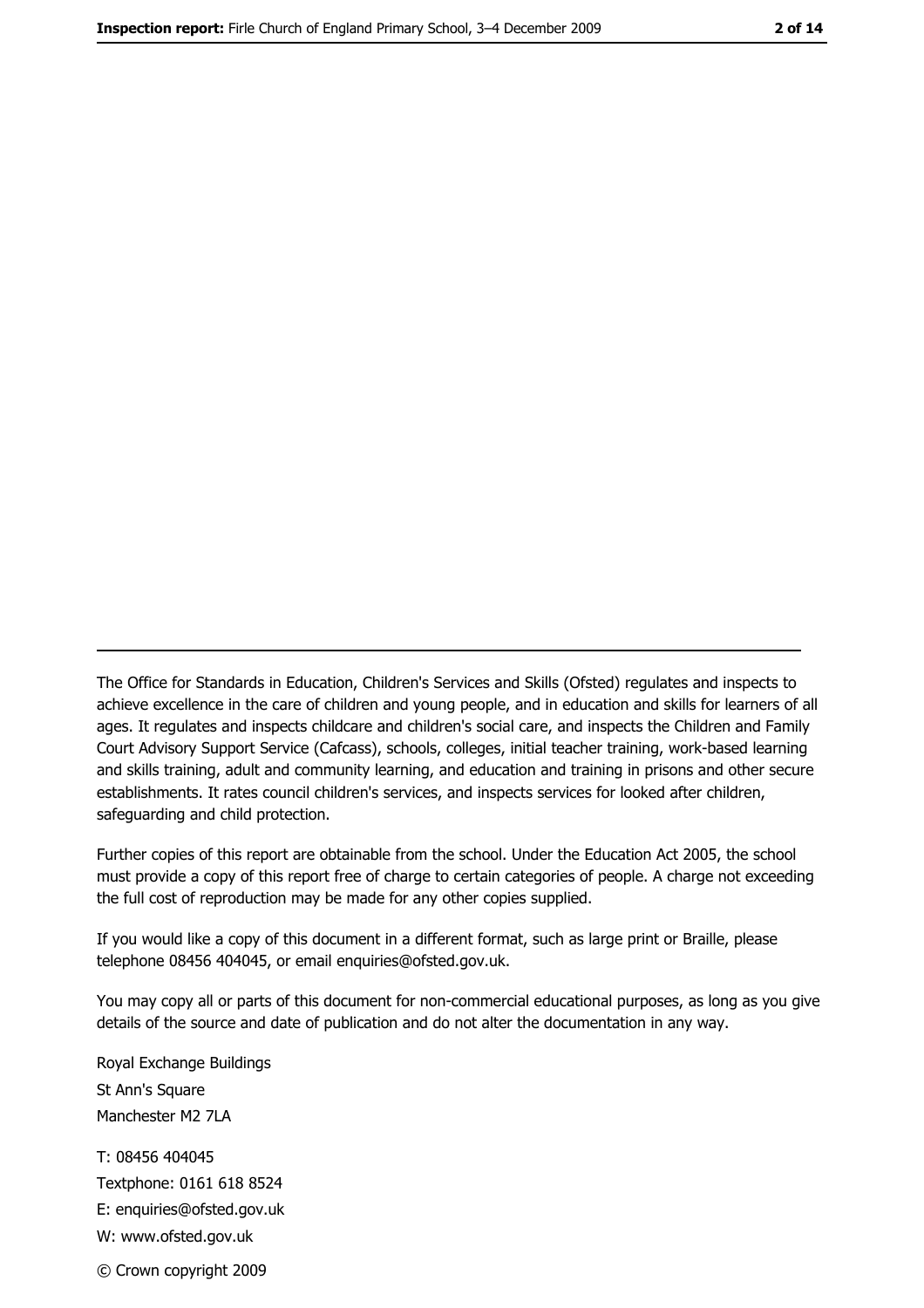# **Introduction**

This inspection was carried out by two additional inspectors. The inspectors visited five lessons, and held meetings with governors, staff and groups of pupils. They observed the school's work, and looked at documents including the school development plan, minutes of meetings, records of progress, lesson planning, safeguarding and welfare arrangements and parental questionnaires.

The inspection team reviewed many aspects of the school's work. It looked in detail at the following:

- whether teachers were catering sufficiently for the needs of boys in their planning  $\blacksquare$ and teaching
- how well subject leaders are now playing their full part in driving the school forward  $\blacksquare$ in their various subjects
- whether the school's good provision of care translates into good outcomes for the  $\blacksquare$ personal development of pupils
- confirm an accurate picture of children's levels of skills and understanding as they  $\blacksquare$ enter the school and the progress they make through the Early Years Foundation Stage.

# **Information about the school**

This small village primary school has four mixed-age classes. Almost all pupils are from White British backgrounds, with no pupils for whom English is not their home language. The proportion of pupils with special educational needs and/or disabilities is average, as is the number of pupils with a statement of special educational needs. There are many more pupils than average who arrive at the school at times other than in the Reception class. Last year, half of the pupils in Year 6 were in this category. Staff turnover has been high over the recent past.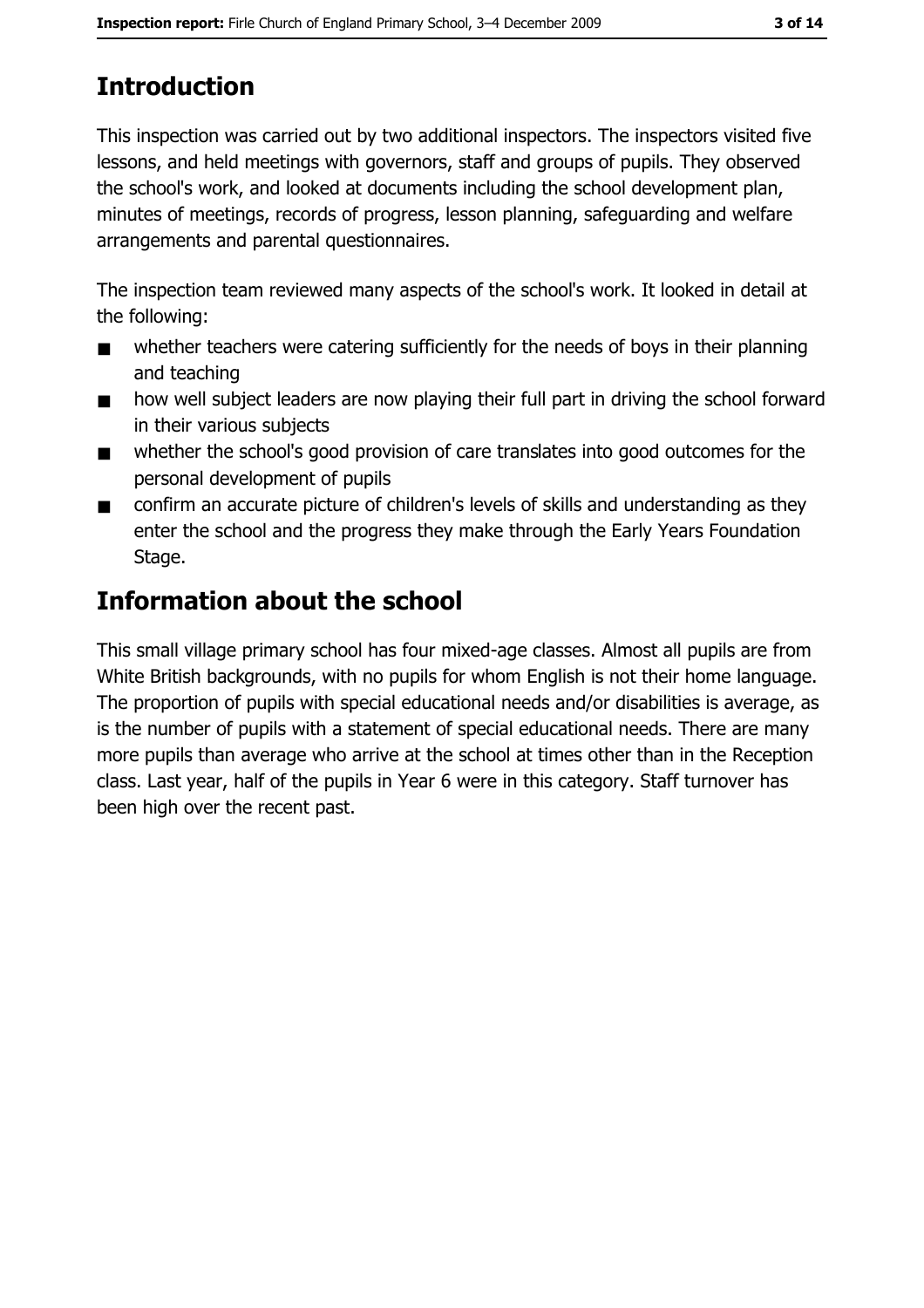## **Inspection judgements**

## Overall effectiveness: how good is the school?

#### The school's capacity for sustained improvement

## **Main findings**

Firle Church of England Primary School is a satisfactory school. It is an improving school that has a number of good features, but standards have only recently begun to improve. This has been largely due to strategies, put in place by the headteacher, beginning to take effect alongside more settled staffing. The turbulence in staffing had a negative effect both on outcomes for pupils and for the implementation of systems and innovations. All staff and governors are firmly committed to achieving the headteacher's ambitious visions for the school, but it is too soon for strategies to gather momentum and have a more pronounced effect on standards and progress. It is because of the current improvements made in standards, the ongoing positive effects of strategies in place and of improvements to governance that the school is now well placed to make more and sustained improvements. The school's self-evaluation is accurate with the inspection agreeing with the vast majority of its judgements. It has a good capacity to improve.

Children make good progress in the Early Years Foundation Stage due to regularly good teaching and provision. Elsewhere, while good teaching was seen, changes in staffing have meant that teaching is satisfactory over time. The school tracks pupils' progress well and teachers make good use of this information to organise pupils into ability groups. However, teachers do not always check on progress within lessons often enough, nor do they plan well enough for some of the vulnerable pupils in all lessons.

The curriculum is regularly refreshed by innovative school-wide topics, such as 'the circus' and 'natural Firle'. Such topics not only create interest and excitement, but bring to the school many outside visitors and specialists. In doing so the school taps in to many professionals associated with the village and outlying communities, such as farmers and artists, thus cementing excellent local community links.

Pupils make sound progress across the school although it is sometimes difficult to quantify this progress as half of the pupils in Year 6 last year were not in the school's Reception class. Equally, data show that the pupils who did have the complete 'Firle experience', from Reception to Year 6, made good rather than satisfactory progress. However, standards are now average overall and achievement is satisfactory. Standards are better in English, following concerted school-wide efforts, than they are in mathematics and science. All pupils, whatever their length of time at the school, make good progress in their personal development, with the school determined that pupils from a wide range of social and cultural backgrounds will not only mix well together but will thrive at the school. The school manages this through good care, support and quidance from all staff. Although attendance is only average, compared with national figures, this is caused mainly by a small and changing group of pupils for whom family

| 3  |  |
|----|--|
|    |  |
| ٦. |  |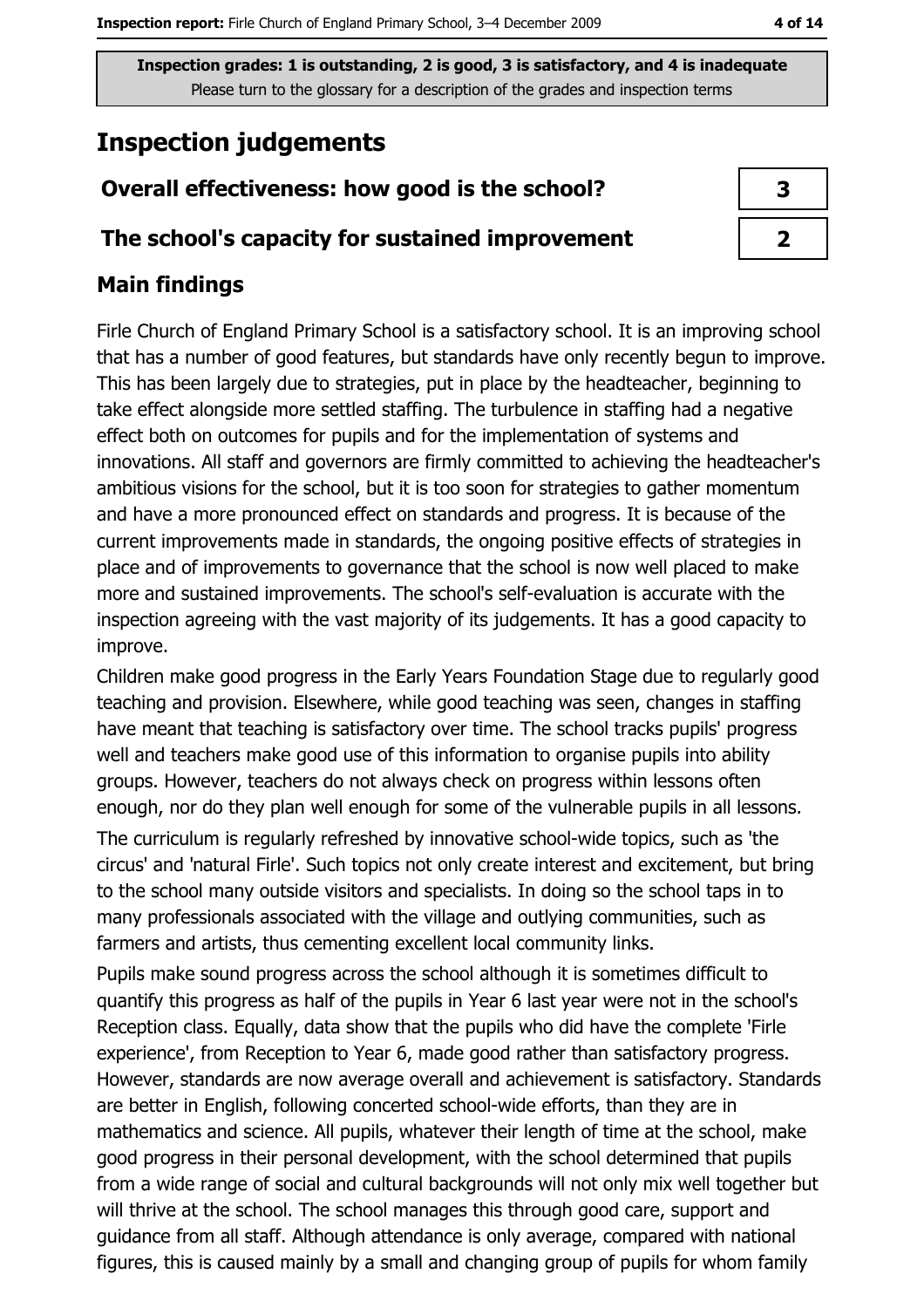issues create barriers to their regular attendance.

#### What does the school need to do to improve further?

- Improve standards in mathematics and science by:
	- ensuring subject leaders make good use of assessment information in these subjects
	- supporting subject leaders in monitoring learning and teaching
	- checking that interventions currently in use fully meet the needs of all pupils.
- Improve teaching so that it is more consistently good by:
	- embedding the use of assessment strategies during lessons, so that teachers check pupils' understanding more regularly
	- ensuring planning reflects more accurately the levels at which groups of pupils and vulnerable individuals are working
	- making better use of teaching assistants, especially in the early parts of lessons.

#### **Outcomes for individuals and groups of pupils**

Pupils enjoy being in school and appreciate its caring and inclusive ethos. They respond well to the value staff place on their achievements, as evidenced by their positive attitudes to learning. These attitudes support their achievement well. Pupils with special educational needs and/or disabilities make similar progress to their class mates, as they are supported well by the special needs teaching assistant. Pupils' enjoyment of their work is particularly noticeable when they talk about the 'special parts' of the curriculum, such as topic work and school-wide themes. When testing material for a duck's rain hat in Years 1 and 2, their excitement at examining materials was palpable.

The quality of learning, standards seen in lessons and work in pupils' books confirm that relative to their starting points, all pupils make at least satisfactory progress with a significant minority making good progress. This latter element is growing as teaching and learning improve. The school has worked hard to improve standards in English and the most recent standards reached by last year's Year 6 exemplify this, as they are significantly above average. The school has rightly identified that the time is right to give mathematics and science the same time and effort to seek improvements. Standards by the end of Year 2 were significantly above average last year for the first time and the school is keen to build on this success. Data suggested that boys were not doing as well as girls. However, on closer examination, it is evident that more boys than girls in this Year 6 group of only 12 pupils had special educational needs and/or disabilities, while the most able pupils in this cohort had always been a group of girls.

Pupils show a good understanding of healthy lifestyles when discussing lunch with the inspector. They know about keeping safe and their own conduct at playtimes helps them and others to keep free from harm. The vast majority of pupils behave well at all times.

3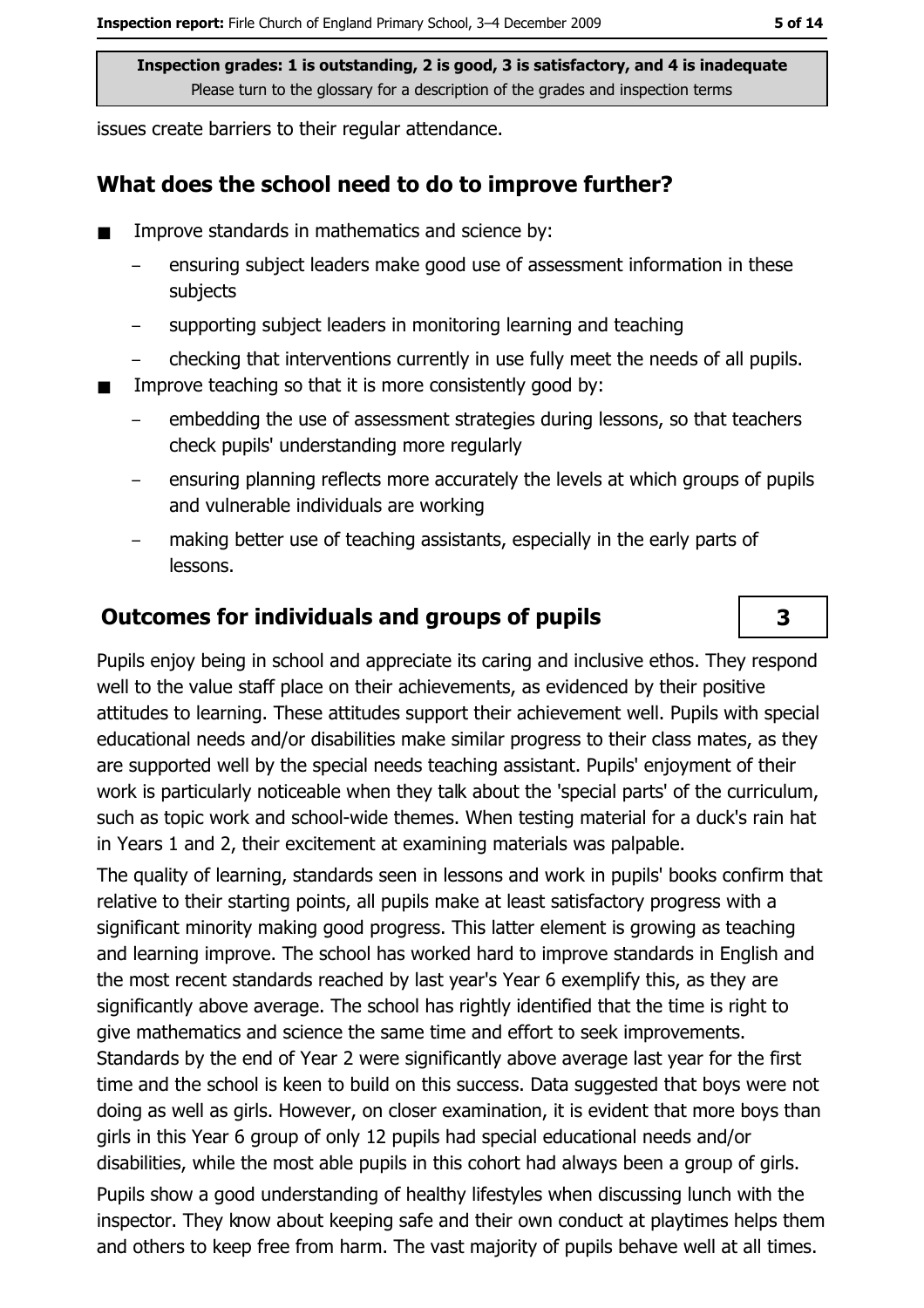Pupils are keen to take on responsibilities such as membership of the school council. When a girl was questioned about whether she acted as an official 'playground buddy', looking after a small child at playtime, she responded, 'no, I look after her because it's a good thing to do' which shows the school's Christian ethos is rubbing off on pupils. Pupils contribute very well to their school and through many activities within the local community. They all understand the links between their school and one in Malawi and information about the other school is prominently displayed in many classes. However, their understanding of what life is like in other parts of the United Kingdom, for example in a big city, is not as good. The school's average attendance figures, along with the average standards reached by Year 6, show that pupils are satisfactorily prepared for their future well-being, although they are confident, capable and well-rounded young citizens.

#### These are the grades for pupils' outcomes

| Pupils' achievement and the extent to which they enjoy their learning                                                     |                         |  |
|---------------------------------------------------------------------------------------------------------------------------|-------------------------|--|
| Taking into account:<br>Pupils' attainment <sup>1</sup>                                                                   | 3                       |  |
| The quality of pupils' learning and their progress                                                                        | 3                       |  |
| The quality of learning for pupils with special educational needs and/or<br>disabilities and their progress               | 3                       |  |
| The extent to which pupils feel safe                                                                                      | $\overline{2}$          |  |
| <b>Pupils' behaviour</b>                                                                                                  | $\overline{\mathbf{2}}$ |  |
| The extent to which pupils adopt healthy lifestyles                                                                       | $\overline{\mathbf{2}}$ |  |
| The extent to which pupils contribute to the school and wider community                                                   |                         |  |
| The extent to which pupils develop workplace and other skills that will<br>contribute to their future economic well-being |                         |  |
| Taking into account:<br>Pupils' attendance <sup>1</sup>                                                                   | 3                       |  |
| The extent of pupils' spiritual, moral, social and cultural development                                                   | $\overline{\mathbf{2}}$ |  |

#### How effective is the provision?

Although the teaching seen during the inspection was good, over time, as a result of many changes in staffing, teaching has been satisfactory, as confirmed by the standards

The grades for attainment and attendance are: 1 is high; 2 is above average; 3 is broadly average; and 4 is low.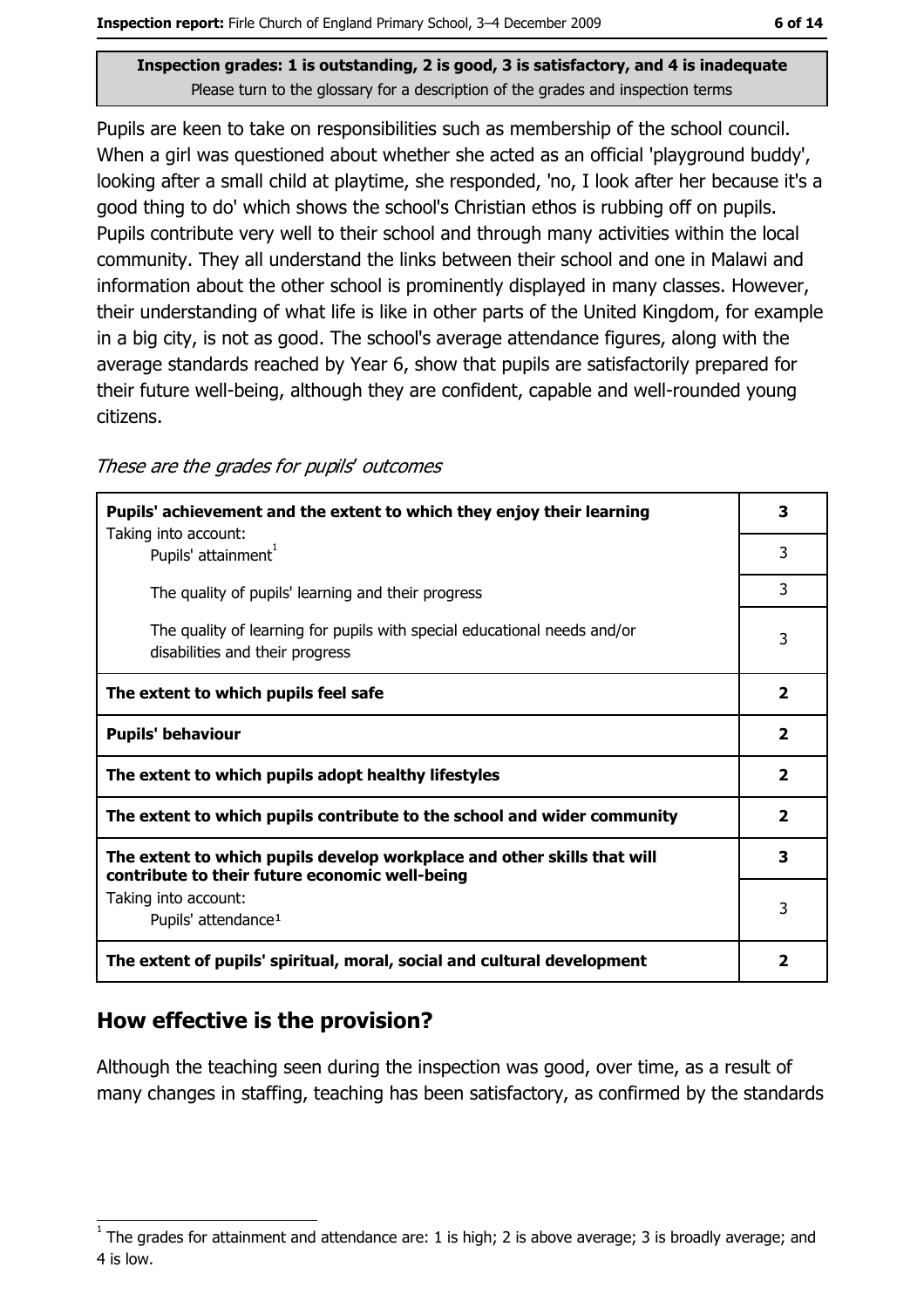pupils have reached in previous years. Some inconsistencies remain. Lesson planning does not always show enough detail about what pupils, especially vulnerable ones, are going to learn, although it often shows the activities for different groups. It does not highlight how teaching assistants will be utilised to support learning. As a result, teaching assistants can spend too long sitting with pupils while teachers carry out the teaching, instead of taking a more active part in the learning process. Teachers question pupils and use the interactive whiteboard well to gain and retain the focus of pupils, using it to demonstrate procedures and collate information. Relationships are strong, and behaviour management has a light touch. Pupils thoroughly enjoy their learning, behave well and show good attitudes to their work, supporting their learning considerablv.

The curriculum encourages pupils to learn, as it is often interesting, exciting and helps pupils understand how subjects link together. After-school activities are excellent, with most pupils attending an activity each week. The school's efforts to support those pupils who have particular gifts and talents are good, with a number of pupils attending a design and technology master class during the inspection, for example. A highlight of the curriculum is the annual all-encompassing theme which pupils look forward to. A wide range of artists from the parent group gave great support and provided expertise to a large art project. Equally, this supported local community links very well. The school acknowledges that information and communication technology is an area it needs to improve.

Classes are small and many pupils are local to the school. There is a family ethos about the school, which is enhanced by the good care taken of all pupils, especially those who are vulnerable in any way. The teaching assistant, who is responsible for pupils with special educational needs and/or disabilities, works tirelessly, giving them both personal and academic support, making good use of a range of interventions and tracking their progress well.

| These are the grades for the quality of provision |  |  |
|---------------------------------------------------|--|--|
|---------------------------------------------------|--|--|

| The quality of teaching                                                                                    |  |
|------------------------------------------------------------------------------------------------------------|--|
| Taking into account:<br>The use of assessment to support learning                                          |  |
| The extent to which the curriculum meets pupils' needs, including, where<br>relevant, through partnerships |  |
| The effectiveness of care, guidance and support                                                            |  |

#### How effective are leadership and management?

Staff and governors are united in their commitment to helping the school improve. The success of their various strategies and interventions is only recently becoming evident as staffing becomes more settled and the role of governors and subject leaders improves. The headteacher has been at the heart of these improvements and his ambition and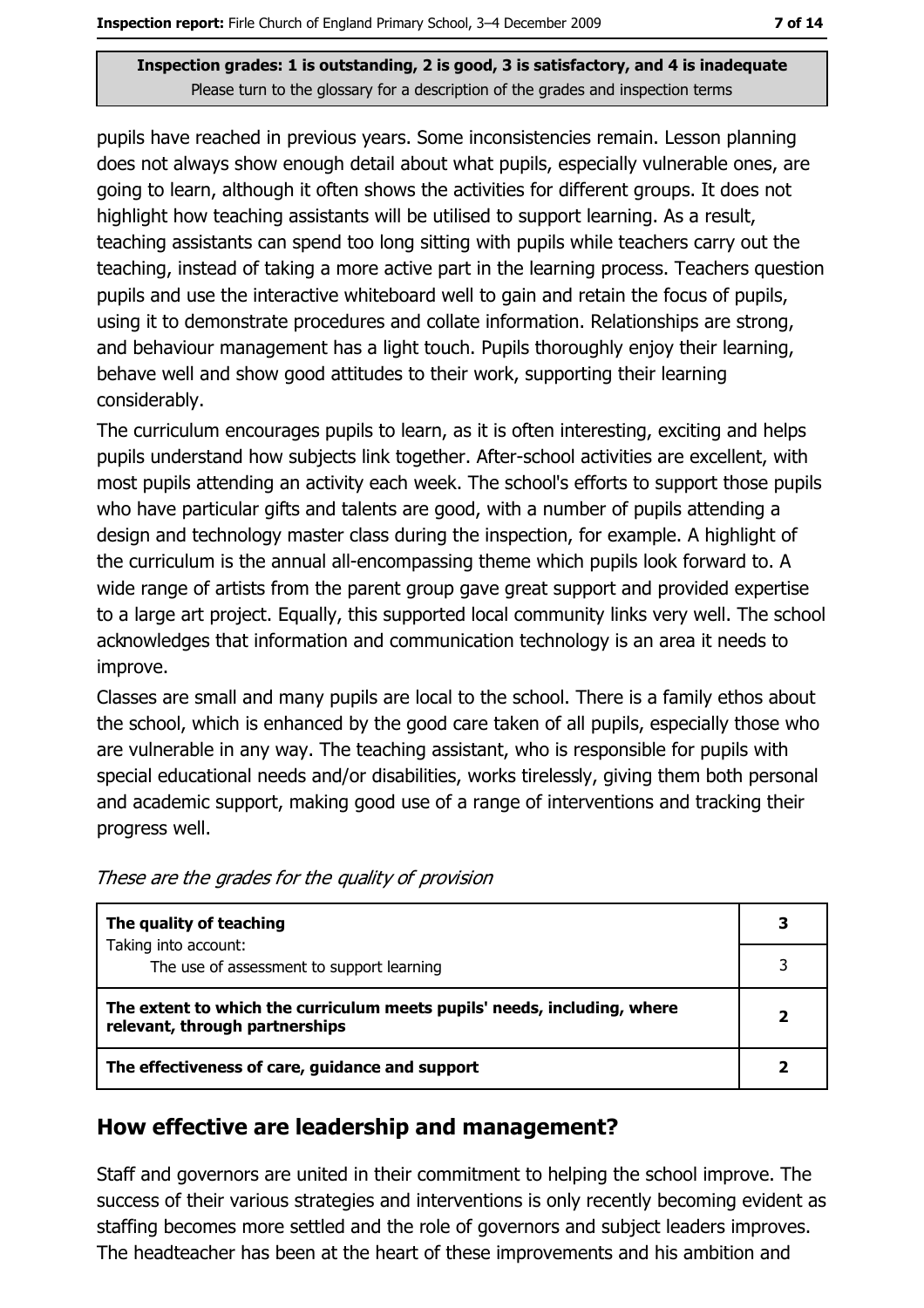drive has guided the school through some difficult times. Provision is systematically evaluated and the outcomes are used to inform priorities for improvement. The inspection team agrees with the vast majority of the school's judgements. The headteacher monitors the progress of pupils as well as the effectiveness of teaching. However, the emphasis has been more on monitoring teaching than learning. Middle managers have a vastly differing range of experience with one in post for seven years and another for only nine weeks. In spite of this, there has been an improvement in the quality of subject leadership since the last inspection. Results in English have improved and those in mathematics are currently being scrutinised by the new subject leader for further improvement.

Strong links have been made with outside agencies and a range of other schools, all of which give good support to the curriculum and to pupils' progress. These agencies and links support both the most and least able pupils and support the good progress some of these pupils make, illustrating the keen interest the school has in ensuring pupils have equal opportunities to succeed. The school has made excellent links with the local community and with a school in Malawi, to which the headteacher has already visited. However, the school has identified that it still needs to promote further plans for a national dimension to its community cohesion plans. Governors are making a much stronger contribution through clearer committee structures, regular training and a more strategic view of their role. They are now gathering information for themselves in order to check the school's progress in its plans for further development. All arrangements and policies relating to the safeguarding, safety and care of pupils are in place and are monitored. Child protection, health and safety, risk assessments and first aid are all in place. This contributes well to the safe, happy and caring atmosphere which is evident throughout the school.

| The effectiveness of leadership and management in embedding ambition and<br>driving improvement                                                                     |                         |  |  |
|---------------------------------------------------------------------------------------------------------------------------------------------------------------------|-------------------------|--|--|
| Taking into account:<br>The leadership and management of teaching and learning                                                                                      | 3                       |  |  |
| The effectiveness of the governing body in challenging and supporting the<br>school so that weaknesses are tackled decisively and statutory responsibilities<br>met | 2                       |  |  |
| The effectiveness of the school's engagement with parents and carers                                                                                                | $\overline{\mathbf{2}}$ |  |  |
| The effectiveness of partnerships in promoting learning and well-being                                                                                              | $\overline{\mathbf{2}}$ |  |  |
| The effectiveness with which the school promotes equality of opportunity and<br>tackles discrimination                                                              | 2                       |  |  |
| The effectiveness of safeguarding procedures                                                                                                                        | 3                       |  |  |
| The effectiveness with which the school promotes community cohesion                                                                                                 | 3                       |  |  |

#### These are the grades for leadership and management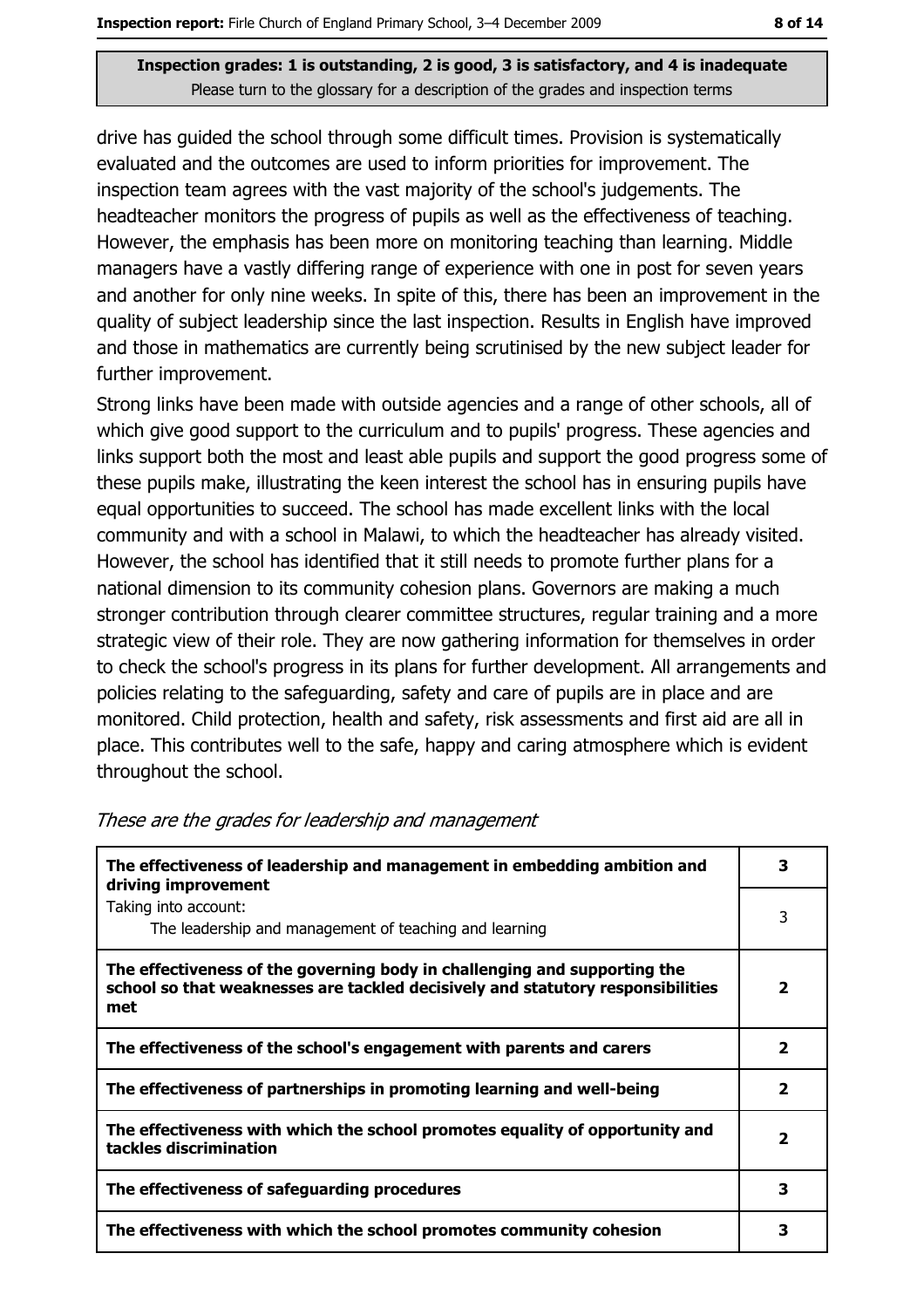The effectiveness with which the school deploys resources to achieve value for money

#### **Early Years Foundation Stage**

The Early Years Foundation Stage is successful in laying down secure foundations for future learning. Children's skills and understanding are in line with what is typically expected when they enter the school. However, the small numbers in each cohort mean that this balance of skills and understanding is prone to change from year to year. Some aspects of communication and mathematical development are slightly weaker than other areas of learning on entry. Good induction arrangements ensure that children settle quickly and parents feel well informed about the progress their children make. Effective provision results in children making good progress from their starting points, with a significant majority reaching average levels at the end of the Reception year with a few reaching beyond this. Relationships are strong as is teamwork. Children are keen to do well and benefit from plentiful resources, although in a fairly small classroom resources sometimes appear too plentiful and can mask specific areas of learning. Teaching is good because staff have a good understanding of how children learn. They provide a broad range of activities to promote all areas of learning. Although planning builds well on children's interests, its links to assessments are not as clearly seen; neither is there always sufficient detail in the learning objectives to enable staff to extend learning. There is a good balance between adult-directed and child-initiated activities. The outside area is not ideal as there is no cover for it. In spite of this, it is well used to support learning. The leader of the class is reflective and has a cogent development plan in place.

| <b>Overall effectiveness of the Early Years Foundation Stage</b><br>Taking into account:     | 2             |
|----------------------------------------------------------------------------------------------|---------------|
| Outcomes for children in the Early Years Foundation Stage                                    |               |
| The quality of provision in the Early Years Foundation Stage                                 |               |
| The effectiveness of leadership and management of the Early Years<br><b>Foundation Stage</b> | $\mathcal{P}$ |

These are the grades for the Early Years Foundation Stage

#### **Views of parents and carers**

Parents and carers are overwhelmingly positive about the school, commenting on how much their children enjoy school. They are particularly positive in their comments about the care taken of their children. One parent disagrees with the statement that the school keep parents well informed of pupils' progress and prepares pupils for transfer between schools. The inspection could not find further evidence to support these concerns.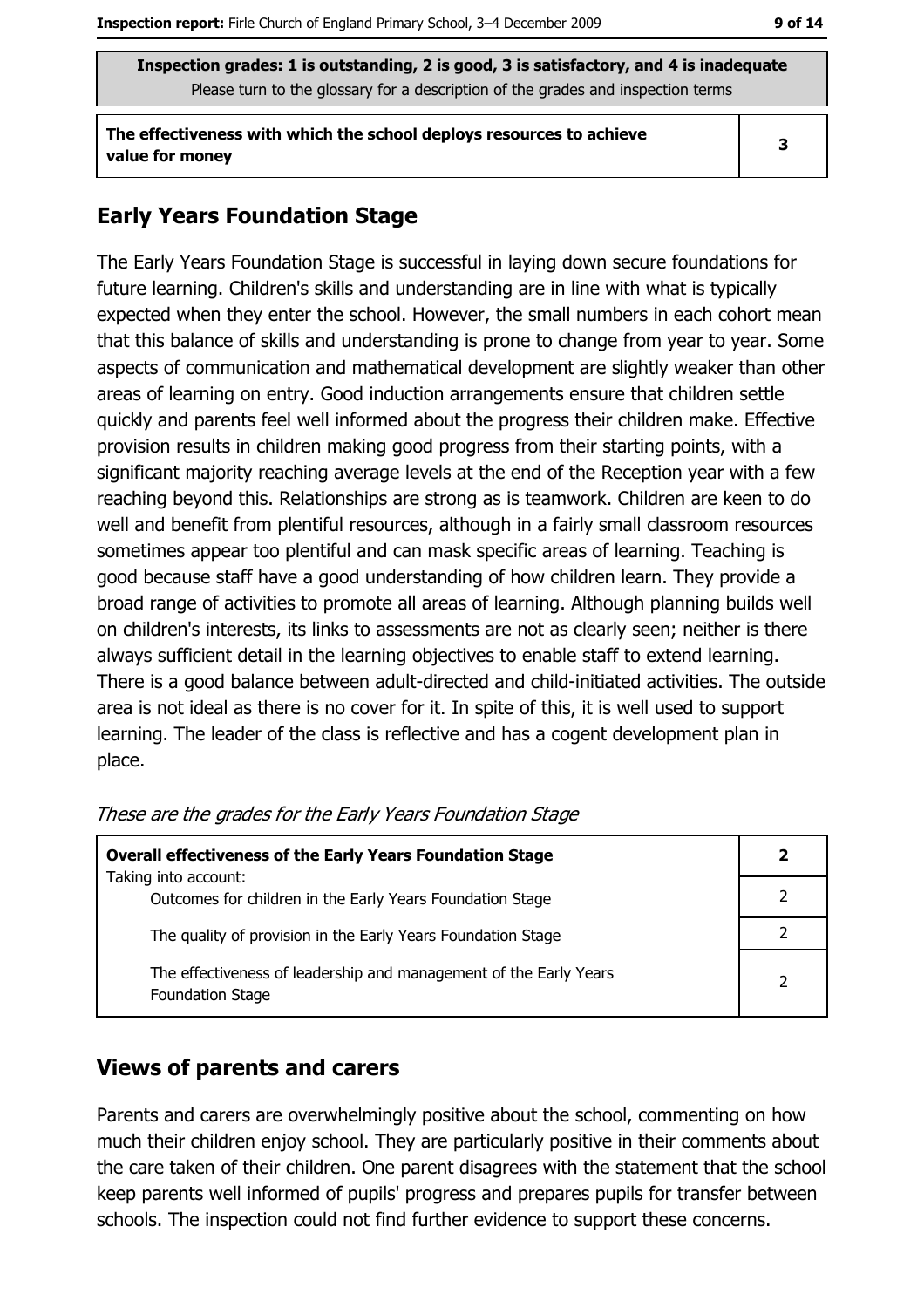## Responses from parents and carers to Ofsted's questionnaire

Ofsted invited all the registered parents and carers of pupils registered at Firle Church of England Primary School to complete a questionnaire about their views of the school.

In the questionnaire, parents and carers were asked to record how strongly they agreed with 13 statements about the school.

The inspection team received 32 completed questionnaires by the end of the on-site inspection. In total, there are 83 pupils registered at the school.

| <b>Statements</b>                                                                                                                                                                                                                                       | <b>Strongly</b><br><b>Agree</b> |               | <b>Strongly</b><br><b>Disagree</b><br><b>Agree</b><br>disagree |               |              |               |              |               |
|---------------------------------------------------------------------------------------------------------------------------------------------------------------------------------------------------------------------------------------------------------|---------------------------------|---------------|----------------------------------------------------------------|---------------|--------------|---------------|--------------|---------------|
|                                                                                                                                                                                                                                                         | <b>Total</b>                    | $\frac{1}{2}$ | <b>Total</b>                                                   | $\frac{0}{0}$ | <b>Total</b> | $\frac{0}{0}$ | <b>Total</b> | $\frac{1}{2}$ |
| My child enjoys school                                                                                                                                                                                                                                  | 28                              | 85            | 4                                                              | 12            | $\mathbf 0$  | 0             | 0            | 0             |
| The school keeps my child<br>safe                                                                                                                                                                                                                       | 26                              | 79            | 6                                                              | 18            | $\mathbf 0$  | 0             | 0            | 0             |
| The school informs me<br>about my child's progress                                                                                                                                                                                                      | 21                              | 64            | 10                                                             | 30            | $\mathbf{1}$ | 3             | 0            | 0             |
| My child is making enough<br>progress at this school                                                                                                                                                                                                    | 19                              | 58            | 12                                                             | 36            | $\mathbf 0$  | 0             | 0            | 0             |
| The teaching is good at this<br>school                                                                                                                                                                                                                  | 18                              | 55            | 14                                                             | 42            | $\mathbf 0$  | 0             | 0            | 0             |
| The school helps me to<br>support my child's learning                                                                                                                                                                                                   | 21                              | 64            | 9                                                              | 27            | $\mathbf 0$  | 0             | 0            | 0             |
| The school helps my child to<br>have a healthy lifestyle                                                                                                                                                                                                | 15                              | 45            | 16                                                             | 48            | $\mathbf 0$  | 0             | 0            | 0             |
| The school makes sure that<br>my child is well prepared for<br>the future (for example<br>changing year group,<br>changing school, and for<br>children who are finishing<br>school, entering further or<br>higher education, or<br>entering employment) | 16                              | 48            | 13                                                             | 39            | $\mathbf{1}$ | 3             | $\mathbf 0$  | 0             |
| The school meets my child's<br>particular needs                                                                                                                                                                                                         | 17                              | 52            | 15                                                             | 45            | $\mathbf 0$  | 0             | 0            | 0             |
| The school deals effectively<br>with unacceptable behaviour                                                                                                                                                                                             | 20                              | 61            | 9                                                              | 27            | $\mathbf 0$  | 0             | 0            | 0             |
| The school takes account of<br>my suggestions and<br>concerns                                                                                                                                                                                           | 21                              | 64            | 10                                                             | 30            | $\mathbf 0$  | 0             | 0            | 0             |
| The school is led and<br>managed effectively                                                                                                                                                                                                            | 25                              | 76            | 7                                                              | 21            | $\mathbf 0$  | 0             | 0            | 0             |
| Overall, I am happy with my<br>child's experience at this<br>school                                                                                                                                                                                     | 26                              | 79            | 6                                                              | 18            | $\pmb{0}$    | 0             | 0            | 0             |

The table above summarises the responses that parents and carers made to each statement. The percentages indicate the proportion of parents and carers giving that response out of the total number of completed questionnaires. Where one or more parents and carers chose not to answer a particular question, the percentages will not add up to 100%.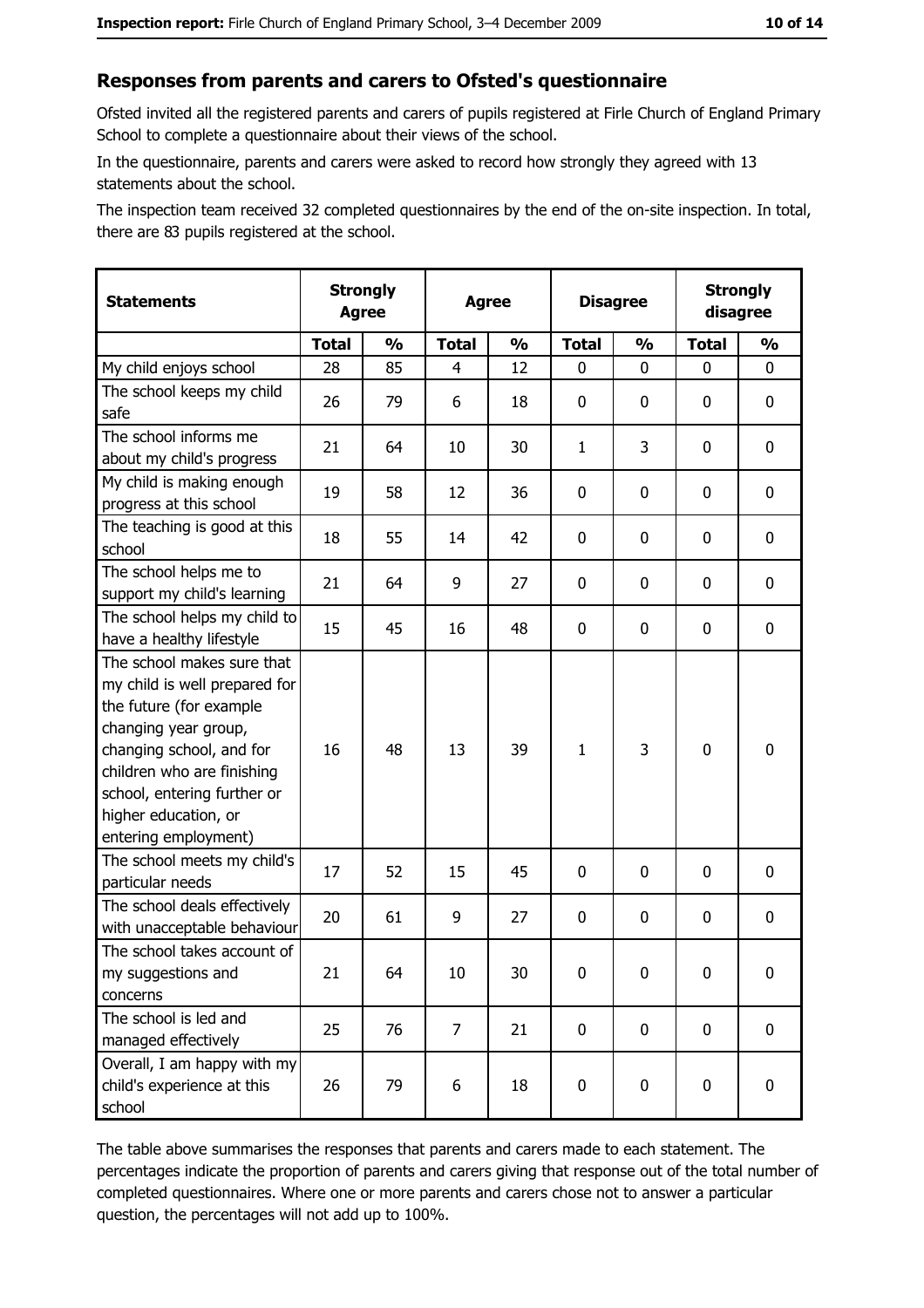# Glossary

| Grade   | <b>Judgement</b> | <b>Description</b>                                                                                                                                                                                                               |
|---------|------------------|----------------------------------------------------------------------------------------------------------------------------------------------------------------------------------------------------------------------------------|
| Grade 1 | Outstanding      | These features are highly effective. An oustanding<br>school provides exceptionally well for its pupils' needs.                                                                                                                  |
| Grade 2 | Good             | These are very positive features of a school. A school<br>that is good is serving its pupils well.                                                                                                                               |
| Grade 3 | Satisfactory     | These features are of reasonable quality. A satisfactory<br>school is providing adequately for its pupils.                                                                                                                       |
| Grade 4 | Inadequate       | These features are not of an acceptable standard. An<br>inadequate school needs to make significant<br>improvement in order to meet the needs of its pupils.<br>Ofsted inspectors will make further visits until it<br>improves. |

## What inspection judgements mean

## Overall effectiveness of schools inspected between September 2007 and July 2008

|                       | Overall effectiveness judgement (percentage of<br>schools) |      |                     |                   |  |
|-----------------------|------------------------------------------------------------|------|---------------------|-------------------|--|
| <b>Type of school</b> | <b>Outstanding</b>                                         | Good | <b>Satisfactory</b> | <b>Inadequate</b> |  |
| Nursery schools       | 39                                                         | 58   | 3                   | 0                 |  |
| Primary schools       | 13                                                         | 50   | 33                  | 4                 |  |
| Secondary schools     | 17                                                         | 40   | 34                  | 9                 |  |
| Sixth forms           | 18                                                         | 43   | 37                  | $\overline{2}$    |  |
| Special schools       | 26                                                         | 54   | 18                  | $\overline{2}$    |  |
| Pupil referral units  | 7                                                          | 55   | 30                  | 7                 |  |
| All schools           | 15                                                         | 49   | 32                  | 5                 |  |

New school inspection arrangements were introduced on 1 September 2009. This means that inspectors now make some additional judgements that were not made previously.

The data in the table above were reported in The Annual Report of Her Majesty's Chief Inspector of Education, Children's Services and Skills 2007/08.

Percentages are rounded and do not always add exactly to 100. Secondary school figures include those that have sixth forms, and sixth form figures include only the data specifically for sixth form inspection judgements.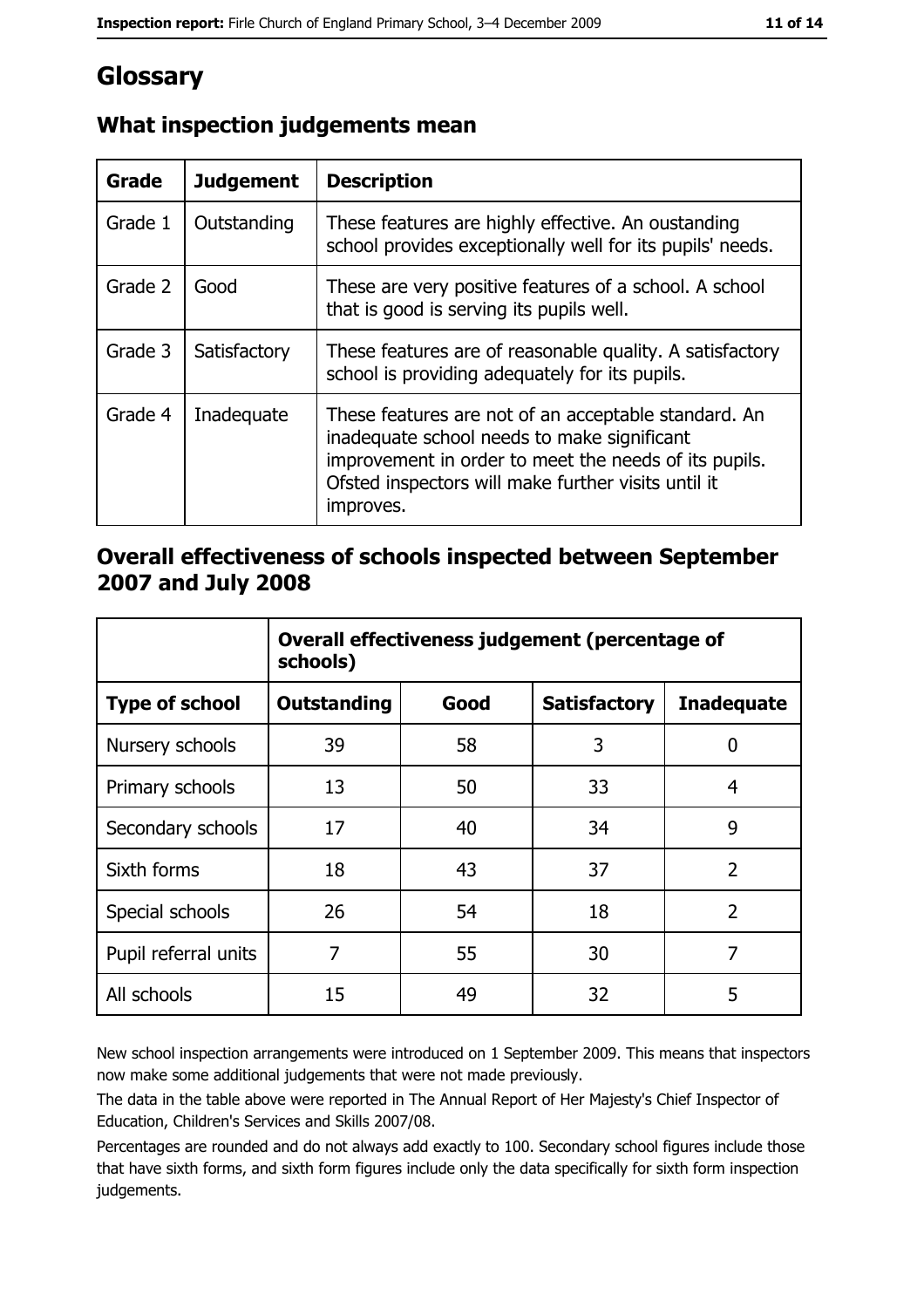# **Common terminology used by inspectors**

| Achievement:                  | the progress and success of a pupil in<br>their learning, development or training.                                                                                                                                                                                                                                |
|-------------------------------|-------------------------------------------------------------------------------------------------------------------------------------------------------------------------------------------------------------------------------------------------------------------------------------------------------------------|
| Attainment:                   | the standard of the pupils' work shown by<br>test and examination results and in<br>lessons.                                                                                                                                                                                                                      |
| Capacity to improve:          | the proven ability of the school to<br>continue improving. Inspectors base this<br>judgement on what the school has<br>accomplished so far and on the quality of<br>its systems to maintain improvement.                                                                                                          |
| Leadership and management:    | the contribution of all the staff with<br>responsibilities, not just the headteacher,<br>to identifying priorities, directing and<br>motivating staff and running the school.                                                                                                                                     |
| Learning:                     | how well pupils acquire knowledge,<br>develop their understanding, learn and<br>practise skills and are developing their<br>competence as learners.                                                                                                                                                               |
| <b>Overall effectiveness:</b> | inspectors form a judgement on a school's<br>overall effectiveness based on the findings<br>from their inspection of the school. The<br>following judgements, in particular,<br>influence what the overall effectiveness<br>judgement will be.                                                                    |
|                               | The school's capacity for sustained<br>improvement.<br>Outcomes for individuals and groups<br>of pupils.<br>The quality of teaching.<br>The extent to which the curriculum<br>meets pupil's needs, including where<br>relevant, through partnerships.<br>The effectiveness of care, guidance<br>■<br>and support. |
| Progress:                     | the rate at which pupils are learning in<br>lessons and over longer periods of time. It<br>is often measured by comparing the<br>pupils' attainment at the end of a key<br>stage with their attainment when they<br>started.                                                                                      |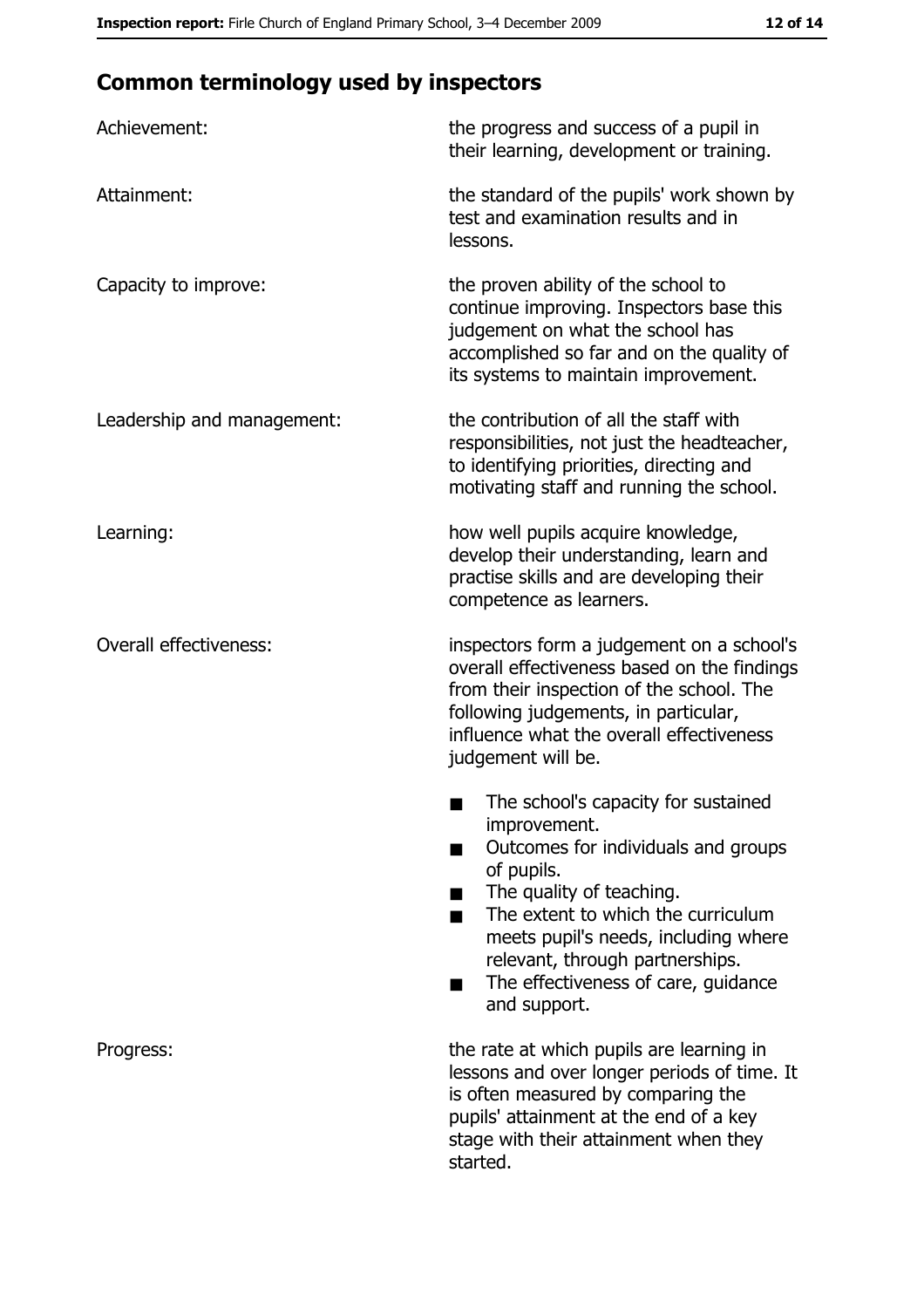This letter is provided for the school, parents and carers to share with their children. It describes Ofsted's main findings from the inspection of their school.



## 5 December 2009

## **Dear Pupils**

Inspection of Firle Church of England Primary School, Firle, BN8 6LF

Thank you all for your help when we visited your school for its inspection. You are proud and happy to be in the school and sharing your views with us was very helpful.

Here are some of the highlights we saw on our visit:

- your curriculum is good and provides you with interesting things to learn  $\blacksquare$
- the recent high standards at the end of Year 2 and in English at Year 6  $\blacksquare$
- $\blacksquare$ the good care shown to you by all your teachers and helpers
- your behaviour, your understanding of healthy lifestyles, the way you know how to  $\blacksquare$ keep safe and how you contribute to your local community are all good
- the ways in which the headteacher and governors lead the school and help it  $\blacksquare$ improve
- the good progress that the youngest children make in the Reception class.

The school wants to improve further and we have suggested some ways in which it might do this by:

- helping all teachers to make sure that you all make good progress in lessons  $\blacksquare$
- improving the standards you reach in mathematics and science to the same levels as those in English in Year 6.

I am sure that you will do your best to work hard at all times and continue to enjoy your time at Firle.

Thank you again for such an interesting two days at your school.

Yours sincerely

Gavin Jones

Lead Inspector